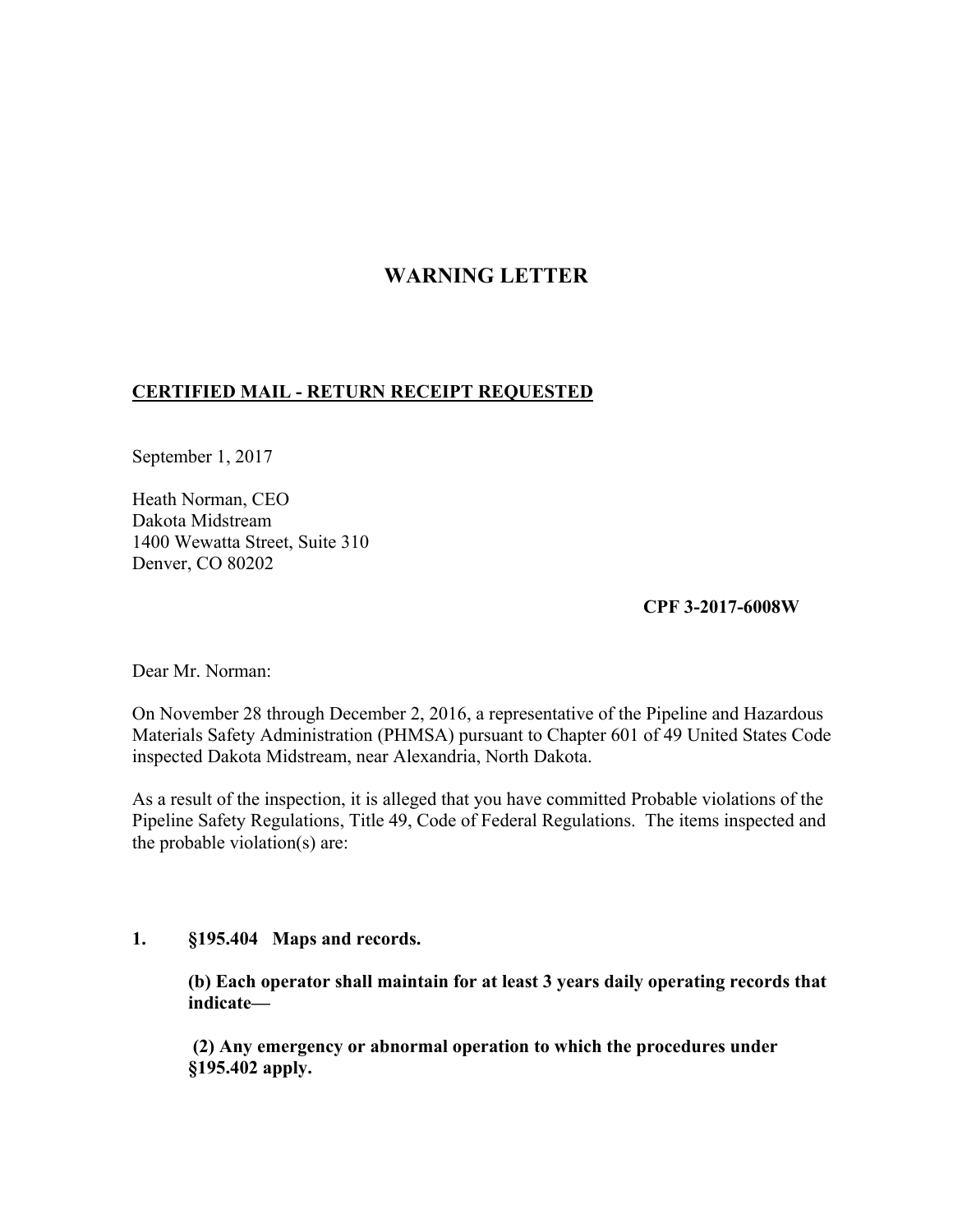**§195.402 Procedures manual for operations, maintenance, and emergencies.** 

**(a) General. Each operator shall prepare and follow for each pipeline system a manual of written procedures for conducting normal operations and maintenance activities and handling abnormal operations and emergencies.** 

**(d) Abnormal operation. The manual required by paragraph (a) of this section must include procedures for the following to provide safety when operating design limits have been exceeded;** 

**(5) Periodically reviewing the response of operator personnel to determine the effectiveness of the procedures controlling abnormal operation and taking corrective action where deficiencies are found.** 

Dakota Midstream failed to document an abnormal operation review when an abnormal operation occurred at the Spackler Station during an area wide power outage.

#### **2. §195.428 Overpressure safety devices and overfill protection systems.**

**(a) …, each operator shall, at intervals not exceeding 15 months, but at least once each calendar year, … inspect and test each pressure limiting device, relief valve, pressure regulator, or other item of pressure control equipment to determine that it is functioning properly, is in good mechanical condition, and is adequate from the standpoint of capacity and reliability of operation for the service in which it is used.** 

Dakota Midstream had no record of inspection on its overpressure safety device. No inspection record for its 8" flow control valve for calendar year 2015 was available for review.

As of April 27, 2017, under 49 U.S.C. § 60122 and 49 CFR § 190.223, you are subject to a civil penalty not to exceed \$209,002 per violation per day the violation persists up to a maximum of \$2,090,022 for a related series of violations. We have reviewed the circumstances and supporting documents involved in this case, and have decided not to conduct additional enforcement action or penalty assessment proceedings at this time. We advise you to correct the items identified in this letter. Failure to do so will result in Dakota Midstream being subject to additional enforcement action.